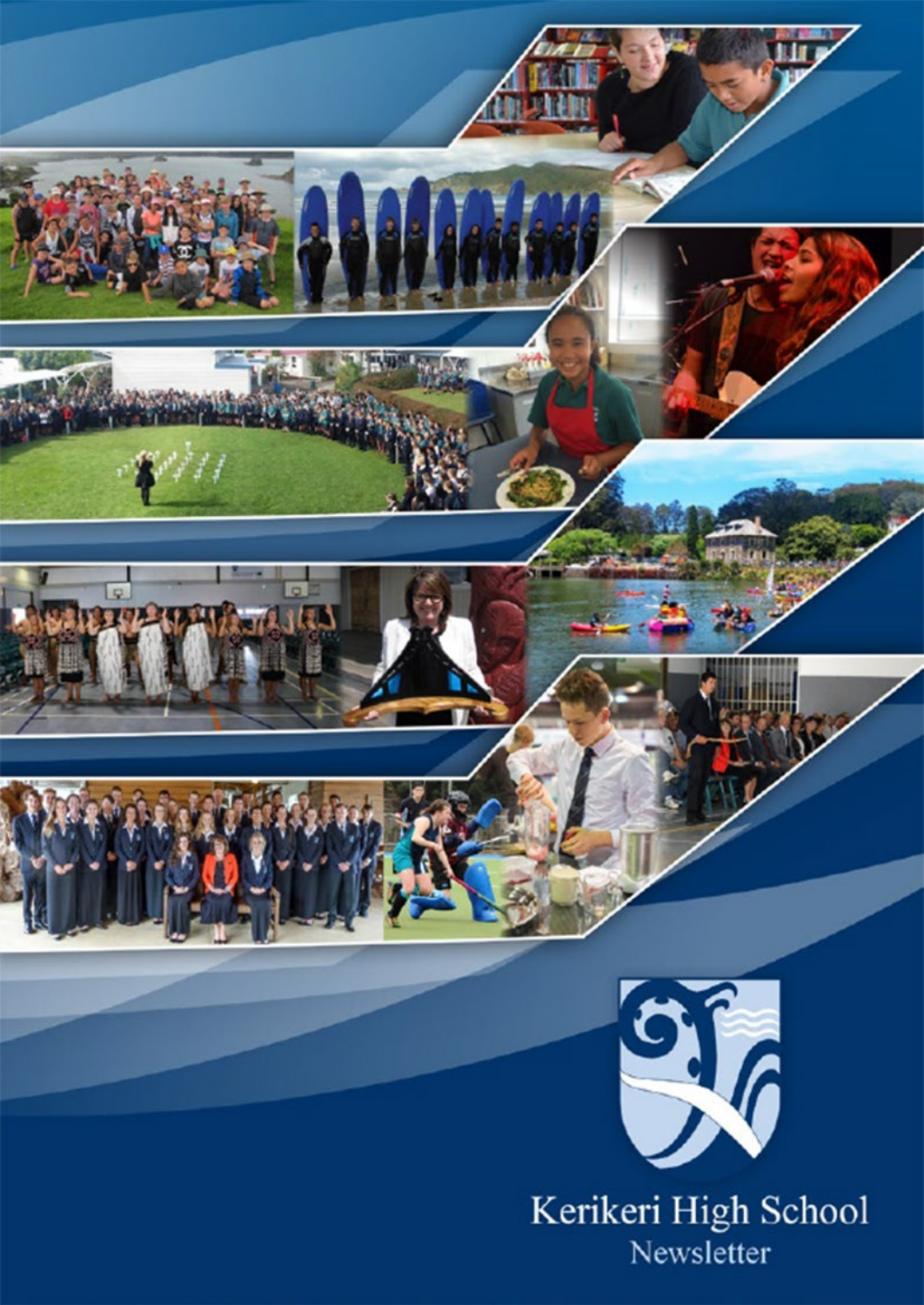

Kerikeri High School

Newsletter No. 7, 28 September 2018 Kerikeri, Bay of Islands

Tēnā koutou katoa e te whānau,

Ngā mihi, mahana ki a koutou o te tau hou. Nau mai haere mai ki tā tātou kura, Te Kura Tuarua o te Kerikeri.

It has been a big term with many highlights for our students and staff and a lot of hard work. The year has flown by and now we are facing only 14 school days left for our Seniors before Prizegiving on Friday 2 November so it is all systems go to support our students through their last Internals and support their preparation for Externals.

Our senior students go on Study Leave on Monday 5 November and the NCEA Examinations begin with Level One Social Studies on Wednesday 7 November at 9.30am.

However, although most students will be on Study Leave we will be calling in senior students who are in danger of not completing or not achieving to ensure that they get the best outcomes possible. Thank you all for your support at this critical time.

Every day counts, during the school week, at the weekends and in the holidays. Attendance, focus and hard work make all the difference.

There is plenty of challenge too for our junior students and a full calendar of our "busy kids are happy kids" activities for all.

# **TE PUNA WAIORA**

Our Student Centre, Te Puna Waiora is almost completed. We have really appreciated everyone's patience and understanding as the main Reception entrance became the Courier door and finding the Student Centre became a mission.

Jo Davis and Kate Liddington in the Student Centre, Lorraine Noorwalla our Deputy Principals' Secretary, our Deputy Principals, Deans and Guidance Counsellors have been in temporary spaces all over the school and have worked wonderfully well under real difficulties.

We also appreciate the International Department enabling their headquarters to become the Student Centre.

We are Blessing Te Puna Waiora at lunchtime on the last day of term and we will be moving in, in waves, over the two weeks of the school break and in the first week of Term Four.

The official Opening is Wednesday 17 October at 5.00pm and you are most welcome.

# **STUDENT ACHIEVEMENTS**

Congratulations to Year 12 student **Eli Molloy-Wolt** who came second in the Wallace Secondary School Art Awards. The Awards recognise and celebrate emerging artistic talent. Eli's artwork "Big Head Number 1" was selected by the Wallace Arts Trust team for the Finalist Exhibition from over 400 entries from across New Zealand.

Congratulations to **Christopher Blandford** who recently achieved High Distinction (top 5%) in the 2018 New Zealand Economics Competition.

Congratulations to **Alana Tapia** who placed 2nd in New Zealand for the STANZA National Speech Competition in the Scholarship category.

Congratulations to the following students who have been selected as Finalists for the ASB Northland Secondary Schools Sports Awards on<br>Thursday 25th October: **Olivia Sherman** Thursday 25th October: (Athletics), **Morgan Forrester** (Hockey), **Stacey Ferguson** (Official Umpire), **Mia Anderson** (Rugby, Team U15 Rugby 7's), **Eva Fulton** (Rugby, Team U15 Rugby 7's), **Maeve White** (Sailing), **Kaya Tobin** (Sailing), **Helena Sanderson** (Sailing), **Alex Edwards** (Spearfishing), **Eva-Sky Gundry** (Surfing), **Jai Dawson** (Athletics) **Quinn Kusanic** (Sailing), **James Sheldon** (Sailing), **Jack Honey** (Sailing), **Archie White** (Swimming), **Kaleb Stevens** (Tennis), **K'Lee Going, Manaia Webb**, **Andrea Cotton**, **Charlotte McCondach**, **Billie Brown**, **Maybel Koro**, **Rangimaria Waitarere**, **Rosie Robinson**, **Savannah Foster** (Team U15 Rugby  $7's$ ).

Congratulatons to **Eva Fulton, Mia Anderson**, **Manaia Webb** and **Kahleah Natahan** who were selected for the Northland U18s Girls' Rugby Team and have additionally been selected by the Northland Rugby Union for the Blues U18 Development Squad.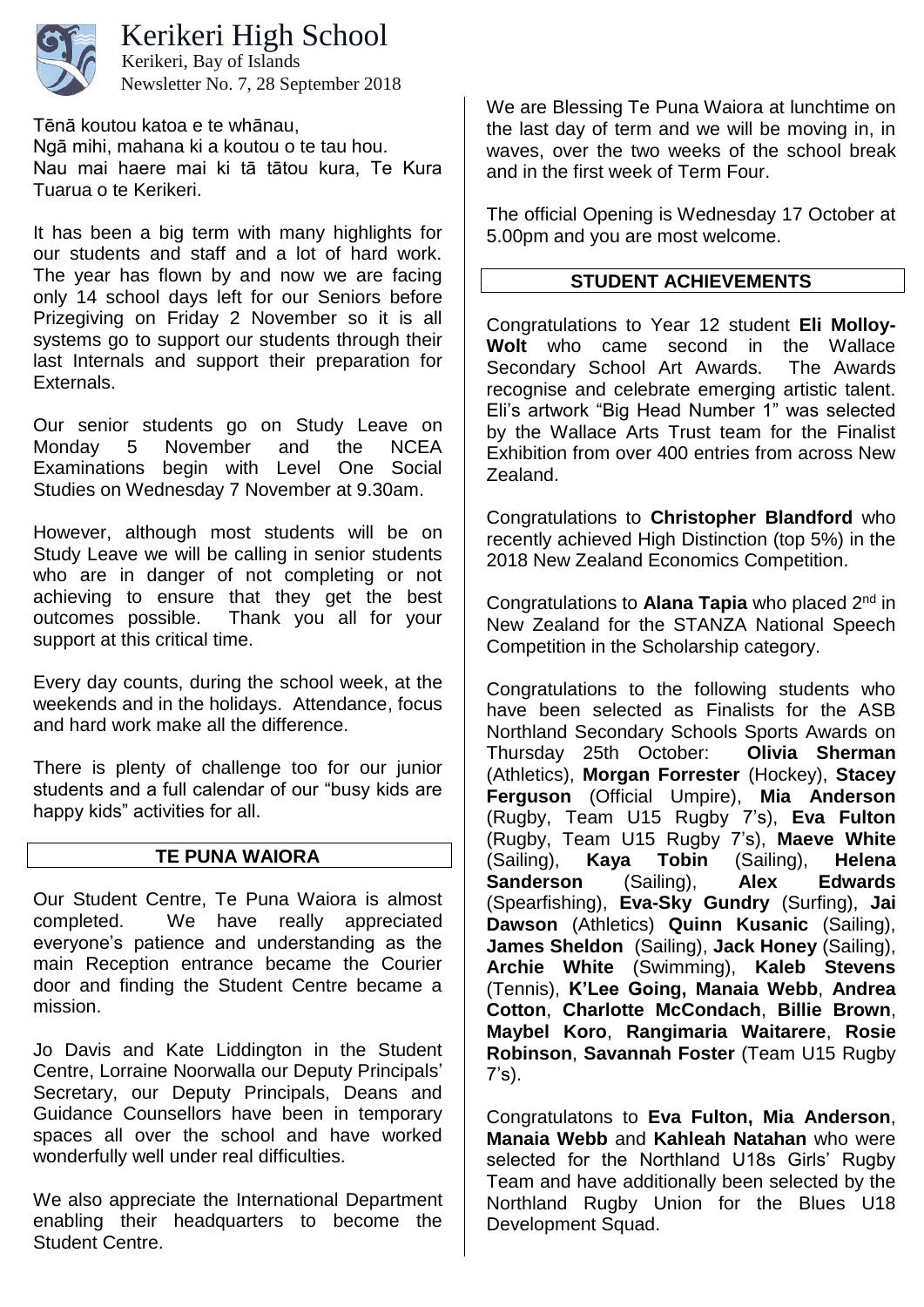## **MARKET DAY**

The Kerikeri High School Business Department warmly welcomed friends and family to their annual Market Day held on Thursday 20th September 10am-12pm where Year 9 to 13 students showcased their innovative and sustainable products.

#### **DAFFODIL DAY**

The Cancer Society's 2018 Daffodil Day Appeal was again a wonderful opportunity to support those affected by cancer.

This year Kerikeri High School students and staff raised an amazing \$2,950.00. The School was decorated for the day. We also supported Daffodil Day with our Jazz Band and student volunteers in town and had a special Mufti Day and stalls at school. Thank you to everyone who contributed.

## **SCIENCE SUCCESS**

Congratulations all of the students who were awarded the following certificates for their participation in the **2018 Big Science Competition**;

Distinction: **Emilia Finer** Credit: **Gillian Toala**

Congratulations to the following students for their results in the **ICAS Science Examination**

Credit: **Erin Rosetta** (Year 7), **Kelly Wan** (Year 7), **Acima Mabidikama** (Year 12)

Distinction: **Gillian Toala** (Year 10), **Katey Whitehead** (Year 12)

#### **PRIZEGIVING TROPHIES**

In preparation for the 2018 Prizegiving Celebrations we would kindly ask that all Trophies and Cups awarded last year be returned to Kerikeri High School Reception or the Student Centre. Thank you very much for your help. Please make this a priority.

### **STUDENT MESSAGES**

We encourage parents who need to get messages to their children during the school day to do so via Reception or the Student Centre, rather than interrupting the learning of the class by ringing or texting their child direct. Thank you for your cooperation.

### **SPORTS UNIFORMS**

Can you please check at home for any Kerikeri High School Sports uniforms, we have a large number of items outstanding and we would greatly appreciate students returning the uniforms at the beginning of Term 4. Outstanding uniforms will be charged to your child's school account if they are not returned.

## **COMMUNITY NOTICES**

*These are not Kerikeri High School run activities*

**School Holiday Skating** BaySport Stadium Harmony Lane, Waipapa. Monday to Friday during school holidays 2.00pm to 4.00pm entry and skate hire \$8.00 drinks and snacks at the kiosk eftpos available [www.northlandstingrays.co.nz](http://www.northlandstingrays.co.nz/)

**FREE Spring Holidays Surf Programme** Tutukaka and Taupo Bay free for 11-17 year olds designed to get the kids active over the holidays and into a sport they can enjoy. O'Neill Surf Academy 09 434 3843 or 027 734 4877.

**Outward Bound New Zealand** is a not for profit organisation offering outdoor experimental learning courses to New Zealanders young and old. The Explorer course is offered to teens aged 14-15 years during the October holidays and is aimed at building teen resilience. Stephanie Kuttner 04 495 1765.

**Holden Street Smart** road safety programme is a hands on driver skills programme that aims to equip young kiwis with the knowledge and skills to safely navigate our roads. Registrations are open for only \$49.00 contact Hayden Dickason 021 986 830.

**Kiwi North School Holidays** 10am to 4pm 1st to 12th October 2018. \$5 per child includes entry to museum and kiwi house. Details [www.kiwinorthl.co.nz/whatson](http://www.kiwinorthl.co.nz/whatson) bookings essential 09 438 9630 ext 0

**Frazzled Kiwi Adventure Race** Sunday 30 September 2018. Great outdoor fun for the whole family! Waitangi Treaty Grounds.

Principal: Mrs Elizabeth Forgie<br>
Deputy Principals: Mr Mike Clent, Mr Da Deputy Principals: Mr Mike Clent, Mr Daniel Wise, Mrs Maddy Haydock Mrs Jolanda Baker, Mrs Tania Caldwell, Mrs Susan Manning, Mrs Lorraine Noorwalla, Miss Loree Jellick, Mrs Joanne Davis, Miss Kate Liddington, Mrs Freda Arama, Mrs Tanya McGregor Guidance Counsellors: Mrs Gill Luke, Mrs Fleur Kelaher, Mrs Maria Salinas<br>Careers: Mrs Fileen Crawford Mrs Eileen Crawford Board of Trustees Chairperson: Mrs Sue Richards Parent Teachers Assoc: Mrs Shelley Ellicott, Mrs Justine Strang<br>Website: Www.kerikerihigh.ac.nz Website: [www.kerikerihigh.ac.nz](http://www.kerikerihigh.ac.nz/)<br>Contact Us: Contact Us: Contact Us: Contact Us: Contact Us: Contact Us: Contact Us: Contact Us: Contact Us: Co Hone Heke Road, PO Box 92, Kerikeri, T: 09 407 8916, F: 09 407 9323, E: enquiries@kerikerihigh.ac.nz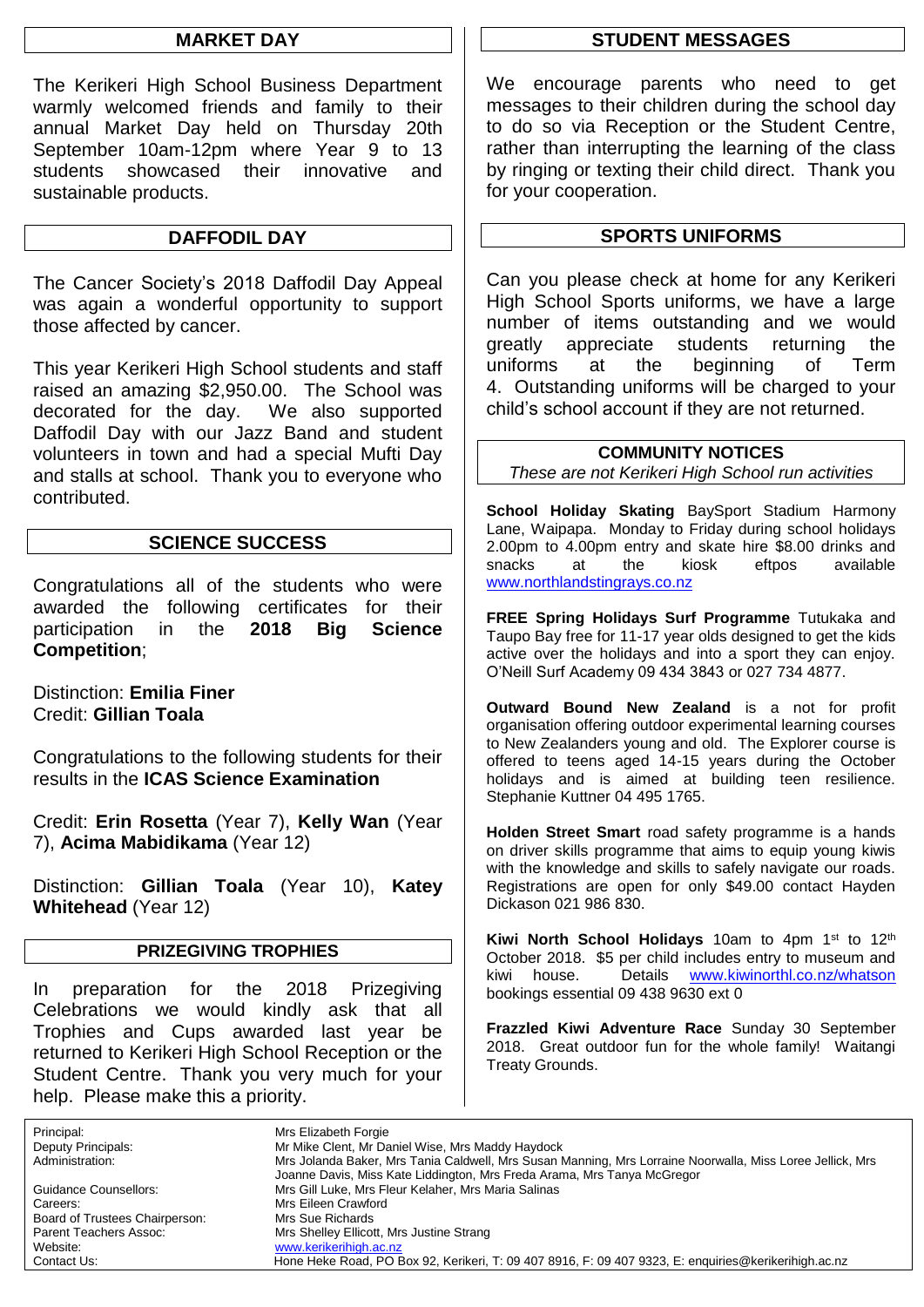Different categories for families with younger or older children, online entries only closes Thursday 27 September <http://soakedinadventure.co.nz/frazzledkiwinorthland-2/>

**Singing and Drama Holiday Programme** Children ages 6-14 all confidence/skill levels welcome. Featuring award winning singer and teacher Alice Fraser NZ Gold Guitar Winner. Fun and interactive, singing and drama workshop, learn skills and techniques in the creative arts. \$150 for 3 days (daily options available) 9-3pm 3<sup>rd</sup> – 5<sup>th</sup> October, Baptist Church, Cobham Road, Kerikeri. Contact Alice 021 205 4412 [alicejade27@gmail.com](mailto:alicejade27@gmail.com)

**Cool 4 School** list and sell your property with Sheree Robinson of Bayleys, Kerikeri. Mention this promotion and up to \$500 will be donated to a Northland School of your choice once sold. Call Sheree today 021 101 5713.

**Have a Go, Make a Short Movie** Entries are invited for the 2018 Northland Short Film Competition. There are two main categories fiction and non fiction. Prize money is \$3000 entries close on 30 September 2018. Phone 09 439 8997 or email [admin@anzactheatre.co.nz](mailto:admin@anzactheatre.co.nz)

**Kerikeri Dental Centre** are offering 13 year olds Free Dental Treatment. Kerikeri Dental Centre, Level 1, Horizon Building, 99 Kerikeri Road, Kerikeri 0230 09 407 8338.

#### **WHAT'S HAPPENING**

- **28 September** Last Day of Term 3
- **15 October** Term 4 Begins
- **17 October** Official Opening Te Puna Waiora 5.00pm
- **17 October** Board Meeting
- **18 October** Enrolment Evening
- **22 October** Labour Day, School Closed
- **25 October** ASB Sports Awards
- **2 November** Senior Prizegiving

Thank you for all your support. Best Wishes for a break over the school holdiays and a chance to get over what have been some lingering Winter bugs ready for our last important term of 2018.

**Kia ora**

bijabean Forgie

**EA Forgie (Mrs) M.A. (Hons), Dip.Ed .Admin, Dip.Tchg.**

Board of Trustees Chairperson: Mrs Sue Richards Website: [www.kerikerihigh.ac.nz](http://www.kerikerihigh.ac.nz/)

Principal: Mrs Elizabeth Forgie<br>
Deputy Principals: Mrs Mr Mike Clent, Mr Da Deputy Principals: Mr Mike Clent, Mr Daniel Wise, Mrs Maddy Haydock Mrs Jolanda Baker, Mrs Tania Caldwell, Mrs Susan Manning, Mrs Lorraine Noorwalla, Miss Loree Jellick, Mrs Joanne Davis, Miss Kate Liddington, Mrs Freda Arama, Mrs Tanya McGregor Guidance Counsellors: Mrs Gill Luke, Mrs Fleur Kelaher, Mrs Maria Salinas<br>Careers: Mrs Fileen Crawford Mrs Eileen Crawford Parent Teachers Assoc: Mrs Shelley Ellicott, Mrs Justine Strang Contact Us:Hone Heke Road, PO Box 92, Kerikeri, T: 09 407 8916, F: 09 407 9323, E: enquiries@kerikerihigh.ac.nz